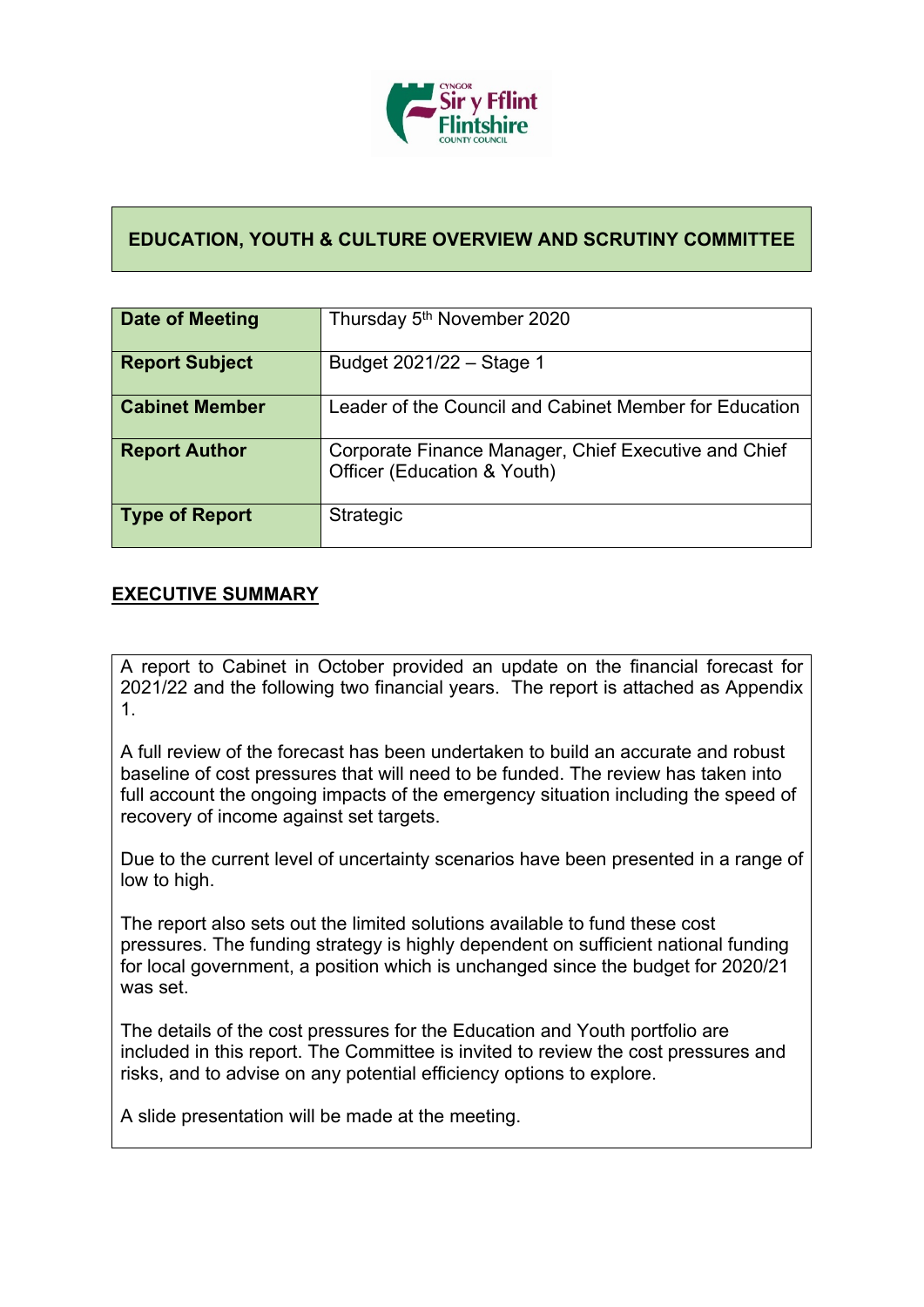|   | <b>RECOMMENDATIONS</b>                                                                                   |
|---|----------------------------------------------------------------------------------------------------------|
|   | That the Committee reviews and comments on the Education, Youth and<br>Culture Portfolio cost pressures. |
|   | That the Committee advises on any areas of cost efficiency it would like to be<br>explored further.      |
| 3 | That the Committee reviews and advises on the overall budget strategy.                                   |

# **REPORT DETAILS**

| 1.00 | <b>EXPLAINING THE FINANCIAL FORECAST</b>                                                                                                                                                                                                                                                                                                                                                                          |
|------|-------------------------------------------------------------------------------------------------------------------------------------------------------------------------------------------------------------------------------------------------------------------------------------------------------------------------------------------------------------------------------------------------------------------|
| 1.01 | A report to Cabinet in October provided an update of the overall financial<br>forecast for 2021/22.                                                                                                                                                                                                                                                                                                               |
| 1.02 | Due to the current level of uncertainty scenarios have been presented in a<br>range of low to high.                                                                                                                                                                                                                                                                                                               |
| 1.03 | As in recent years the budget for 2021/22 will be considered in stages. This<br>is a first stage report which details the forecast and the cost pressures which<br>make-up the total budget requirement.                                                                                                                                                                                                          |
| 1.04 | <b>Revisions to the Forecast</b><br>All inflationary, demand-led service and other cost pressures have been<br>reviewed and evaluated.<br>The cost pressures have been categorised as:<br><b>Prior Year Decisions/ Approvals</b><br>Loss of Income<br>Legislative/Unavoidable Indexation<br>Issues requiring national resolution<br>National Funding Requirements (Pay Awards)<br><b>Strategic Considerations</b> |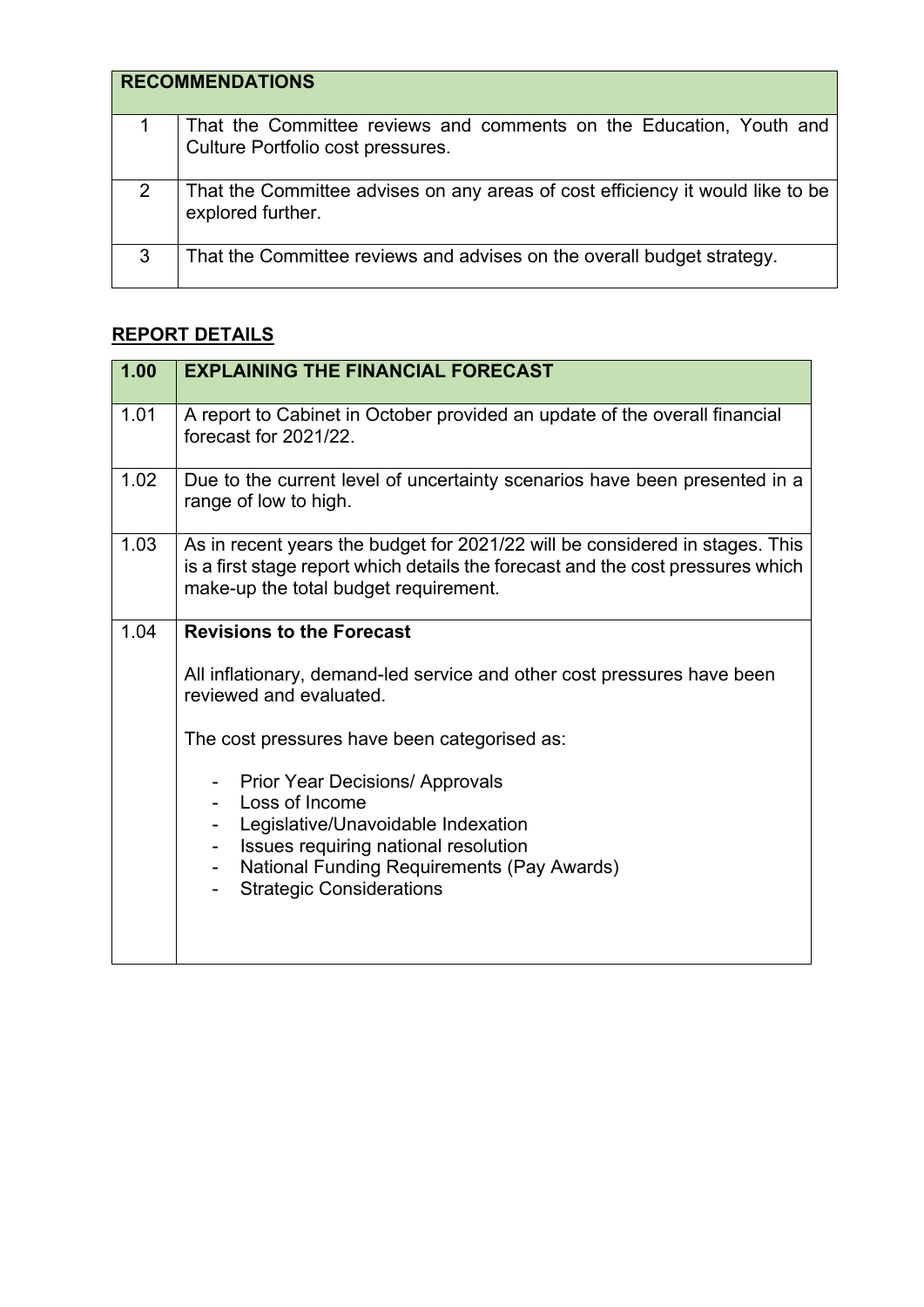| <b>Summary of Pressures</b>                                                                                                                                                                        |            | 21/22                          |                     |
|----------------------------------------------------------------------------------------------------------------------------------------------------------------------------------------------------|------------|--------------------------------|---------------------|
|                                                                                                                                                                                                    | L          | Μ                              | Τ                   |
|                                                                                                                                                                                                    | £m         | £m                             | £m                  |
| <b>Prior Year Decisions/Approvals</b>                                                                                                                                                              | 1.257      | 1.257                          | 1.257               |
| <b>Income Loss</b>                                                                                                                                                                                 | 0.708      | 0.876                          | 1.261               |
| Legislative/Unavoidable Indexation                                                                                                                                                                 |            |                                |                     |
| <b>Pressures</b>                                                                                                                                                                                   | 0.576      | 0.576                          | 0.576               |
| <b>National Resolution Pressures</b>                                                                                                                                                               | 3.652      | 4.359                          | 7.079               |
| National Funding Requirement (Pay)                                                                                                                                                                 | 5.787      | 6.949                          | 8.073               |
| <b>Strategic Decisions</b>                                                                                                                                                                         | 2.444      | 5.619                          | 9.090               |
| <b>Total Pressures</b>                                                                                                                                                                             | 14.423     | 19.636                         | 27.336              |
|                                                                                                                                                                                                    |            |                                |                     |
| This report sets out in detail the schools cost pressures and those within<br>the portfolio of this Committee.<br><b>Table 2: Education and Youth Portfolio Pressures</b><br><b>Pressure Title</b> |            | £m                             | <b>Note</b>         |
|                                                                                                                                                                                                    |            |                                |                     |
| <b>Strategic</b>                                                                                                                                                                                   |            |                                |                     |
| Derwen<br><b>PRU</b><br>build<br>new                                                                                                                                                               | (increased | $0.144 - 0.597$<br>$0 - 0.074$ | 1<br>$\overline{2}$ |
| <b>ALN Reforms</b><br>Plas<br>capacity)                                                                                                                                                            |            |                                |                     |
| Plas Derwen PRU build - Revenue Costs                                                                                                                                                              |            | 0.027                          | $\overline{2}$      |
| Joint Archive Service - Revenue Costs<br><b>Home Education</b>                                                                                                                                     |            | 0-0.039<br>0.046               | 3<br>4              |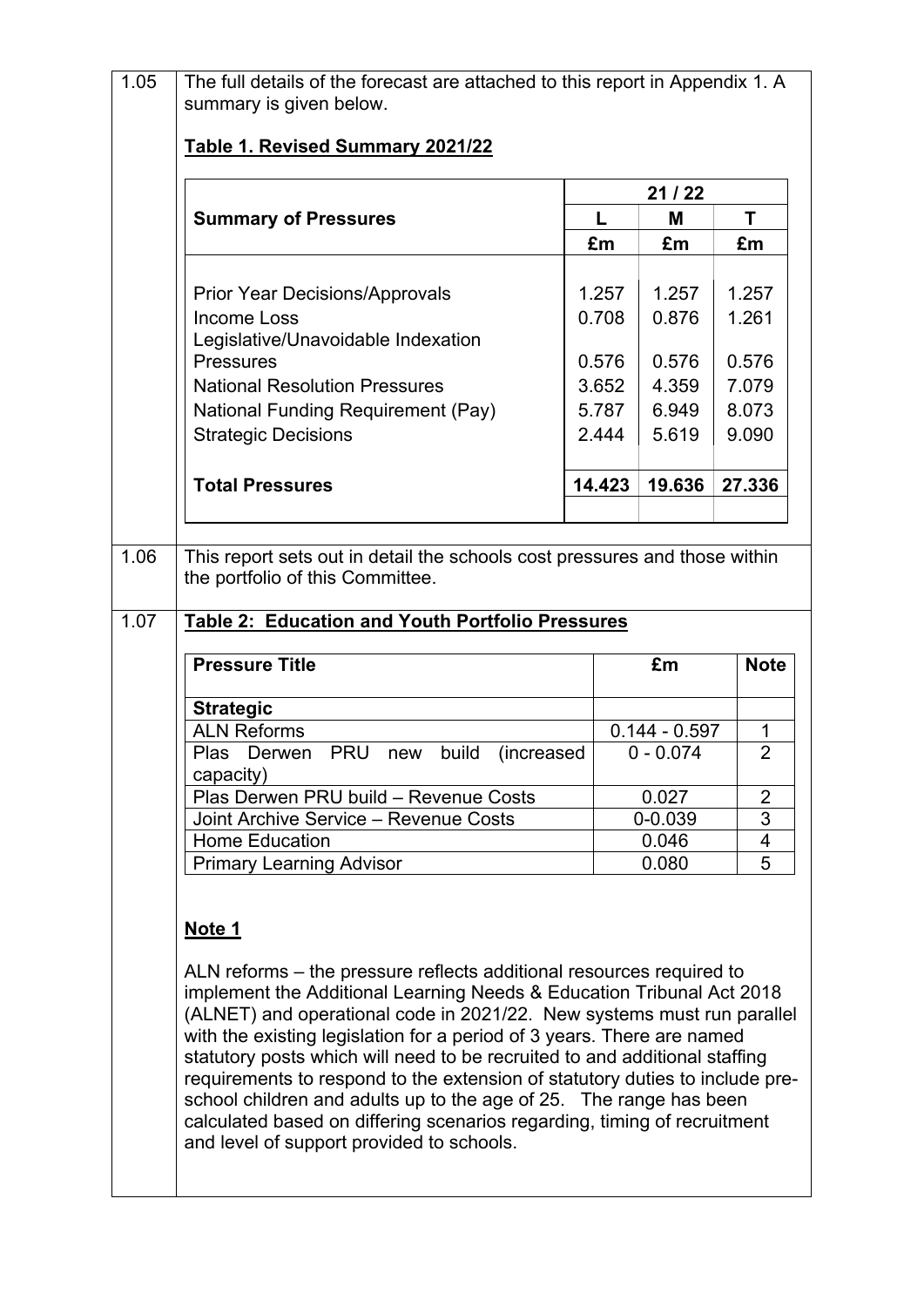|      | Note <sub>2</sub>                                                                                                                                                                                                                                                                                                                                                                                                                                                                                                                                                                                             |                 |                |
|------|---------------------------------------------------------------------------------------------------------------------------------------------------------------------------------------------------------------------------------------------------------------------------------------------------------------------------------------------------------------------------------------------------------------------------------------------------------------------------------------------------------------------------------------------------------------------------------------------------------------|-----------------|----------------|
|      | The Plas Derwen Pupil Referral Unit (PRU) new build is a new facility<br>which will open in September 2021 with increased capacity. To meet<br>current demand and fully utilise the new facility additional staffing will be<br>required. The range has been calculated based on no increase meaning<br>the facility would not be fully utilised in 2021, the top would allow full<br>utilisation and capacity for 25 additional pupils, and the medium would<br>enable a proportionate increase. An increase in capacity would result in<br>less children having to go to expensive out of county providers. |                 |                |
|      | In addition there are site cost pressures relating to grounds maintenance<br>and NNDR.                                                                                                                                                                                                                                                                                                                                                                                                                                                                                                                        |                 |                |
|      | Note <sub>3</sub>                                                                                                                                                                                                                                                                                                                                                                                                                                                                                                                                                                                             |                 |                |
|      | Joint archive service - The Flintshire Archive service has now merged with<br>the Denbighshire Archive service to become a new joint service - North<br>East Wales Archives. As the newly merged service is still in transition there<br>are additional costs being incurred as we seek to deliver a successful<br>outcome of the National Lottery Heritage Fund (NLHF) capital<br>development bid.                                                                                                                                                                                                           |                 |                |
|      | Note 4                                                                                                                                                                                                                                                                                                                                                                                                                                                                                                                                                                                                        |                 |                |
|      | Home Education - the Council has a statutory duty to arrange suitable full-<br>time education for permanently excluded children and for other children who<br>because of illness or other reasons are unable to attend. The demand for<br>services has increased in recent years resulting in a budget pressure.                                                                                                                                                                                                                                                                                              |                 |                |
|      | Note 5                                                                                                                                                                                                                                                                                                                                                                                                                                                                                                                                                                                                        |                 |                |
|      | Primary Advisor - the efficiencies made in recent years resulted in all of<br>the school improvement function invested in a single post (Senior Manager<br>for School Improvement). The workload in relation to the school<br>improvement function has become unmanageable and is a risk to the<br>Council in terms of resilience and maintaining quality of service delivery.                                                                                                                                                                                                                                |                 |                |
| 1.08 | Table 3: Schools                                                                                                                                                                                                                                                                                                                                                                                                                                                                                                                                                                                              |                 |                |
|      | <b>Pressure Title</b>                                                                                                                                                                                                                                                                                                                                                                                                                                                                                                                                                                                         | £m              | <b>Note</b>    |
|      | <b>National Funding Requirement</b>                                                                                                                                                                                                                                                                                                                                                                                                                                                                                                                                                                           |                 |                |
|      | <b>NJC Pay Award Estimate</b>                                                                                                                                                                                                                                                                                                                                                                                                                                                                                                                                                                                 | $0.709 - 1.134$ | 1              |
|      | NJC Pay Award Estimate - 20/21                                                                                                                                                                                                                                                                                                                                                                                                                                                                                                                                                                                | 0.206           | 1              |
|      | <b>Teacher Pay Award Estimate</b>                                                                                                                                                                                                                                                                                                                                                                                                                                                                                                                                                                             | 1.798-2.438     | $\overline{2}$ |
|      | Teacher Pay Award Estimate - 20/21                                                                                                                                                                                                                                                                                                                                                                                                                                                                                                                                                                            | 0.536           | $\overline{2}$ |
|      | <b>Strategic</b>                                                                                                                                                                                                                                                                                                                                                                                                                                                                                                                                                                                              |                 |                |
|      |                                                                                                                                                                                                                                                                                                                                                                                                                                                                                                                                                                                                               |                 |                |

Secondary School Funding Review | 0 - 1.529 | 3 Secondary School Deficits 0 - 2.948 4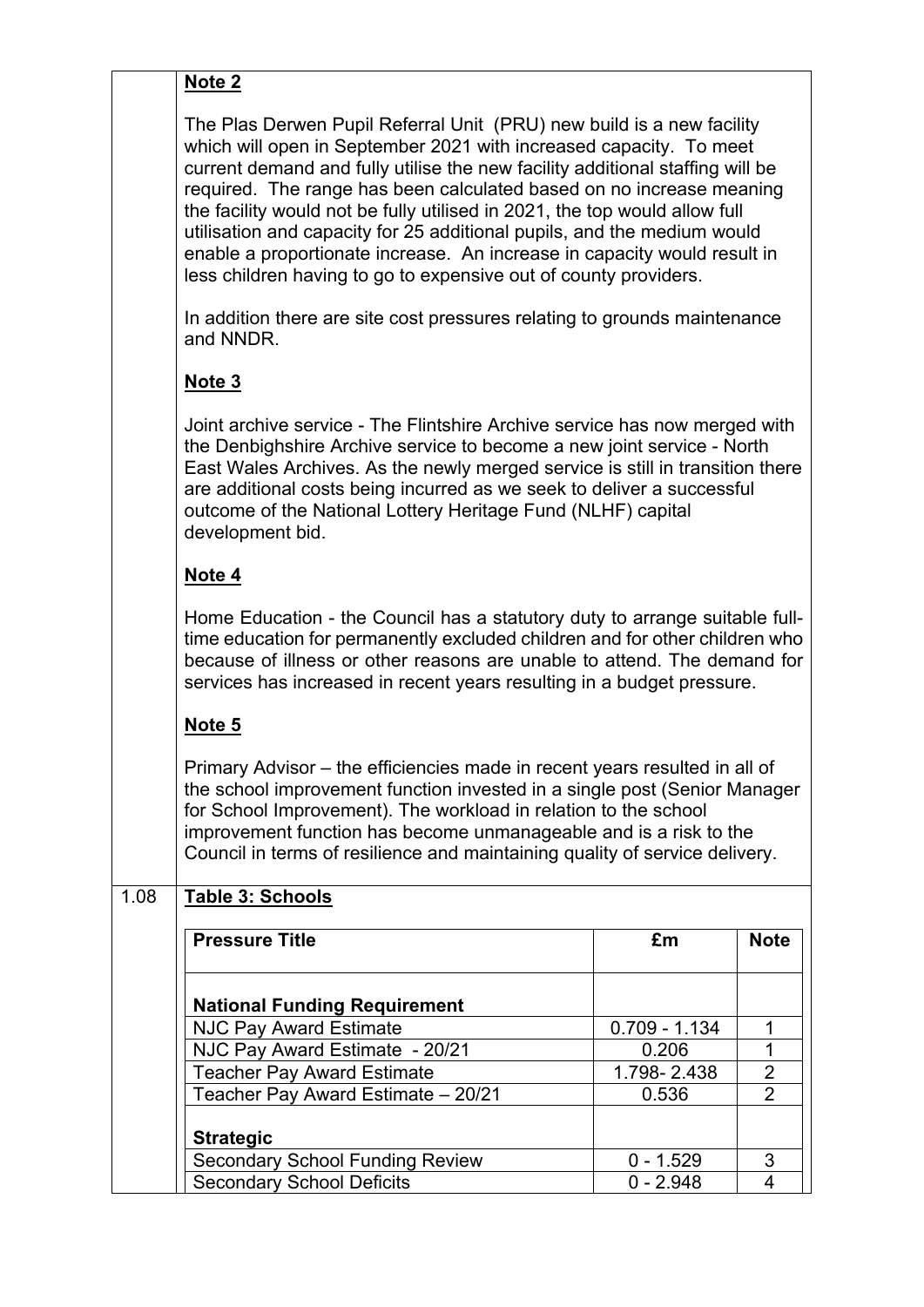| ALN Schools                               | $0 - 0.825$ |  |
|-------------------------------------------|-------------|--|
| Free School Meals - Demand                | 0.253       |  |
| Free School Meals - Increase in allowance | በ - በ 174   |  |

#### **Note 1**

NJC Pay Award – the national negotiations for annual cost-of-living agreed pay for 2021/22 have not yet started. A range of potential outcomes from 2% to 3.5% have been modelled. The figures also include the estimated impact of the 2020/21 pay awards over and above the 2% provision in the 2020/21 budget.

# **Note 2**

Teacher Pay Award – the estimate includes the impact of the September 2020 pay award which was funded at 2% the actual pay award was an average of 3.1%. The national negotiations for teacher pay for the period from September 2021 are unlikely to be concluded until next summer. A range of potential outcomes from 2% - 3.5% have been modelled.

# **Note 3**

Secondary Schools Funding Review – the pressure reflects the estimated funding required to address the funding difficulties in secondary schools and enable a review of the funding formula to ensure that all schools are receiving sufficient funding to deliver the curriculum. The financial pressures facing secondary schools have arisen due to demographic changes, partial funding of pay and inflation costs due to austerity measures, and the growing challenges of ALN in schools. As this pressure is one that we could phase, the range has been modelled on zero, 50% and 100% of estimated requirement.

# **Note 4**

Secondary Schools Deficits – the Estyn inspection of 2019 highlighted the long term nature of deficits in certain secondary schools and made a recommendation that the Authority address the deficits. Two secondary schools have significant deficits which they will not be in a position to repay. The timing of addressing the pressure is yet to be agreed and the range has been modelled on zero, 50% and 100% of estimated deficits.

# **Note 5**

ALN schools – funding is delegated to schools to provide support to pupils with additional learning needs. The current funding is insufficient to meet the demand for the additional support required. This places a significant cost pressure on schools and impacts on the level of support schools are able to put in place to meet the needs of individual pupils. As the level of funding support is yet to be agreed, the range has been modelled on zero, 50% and 100% of the estimated cost pressure.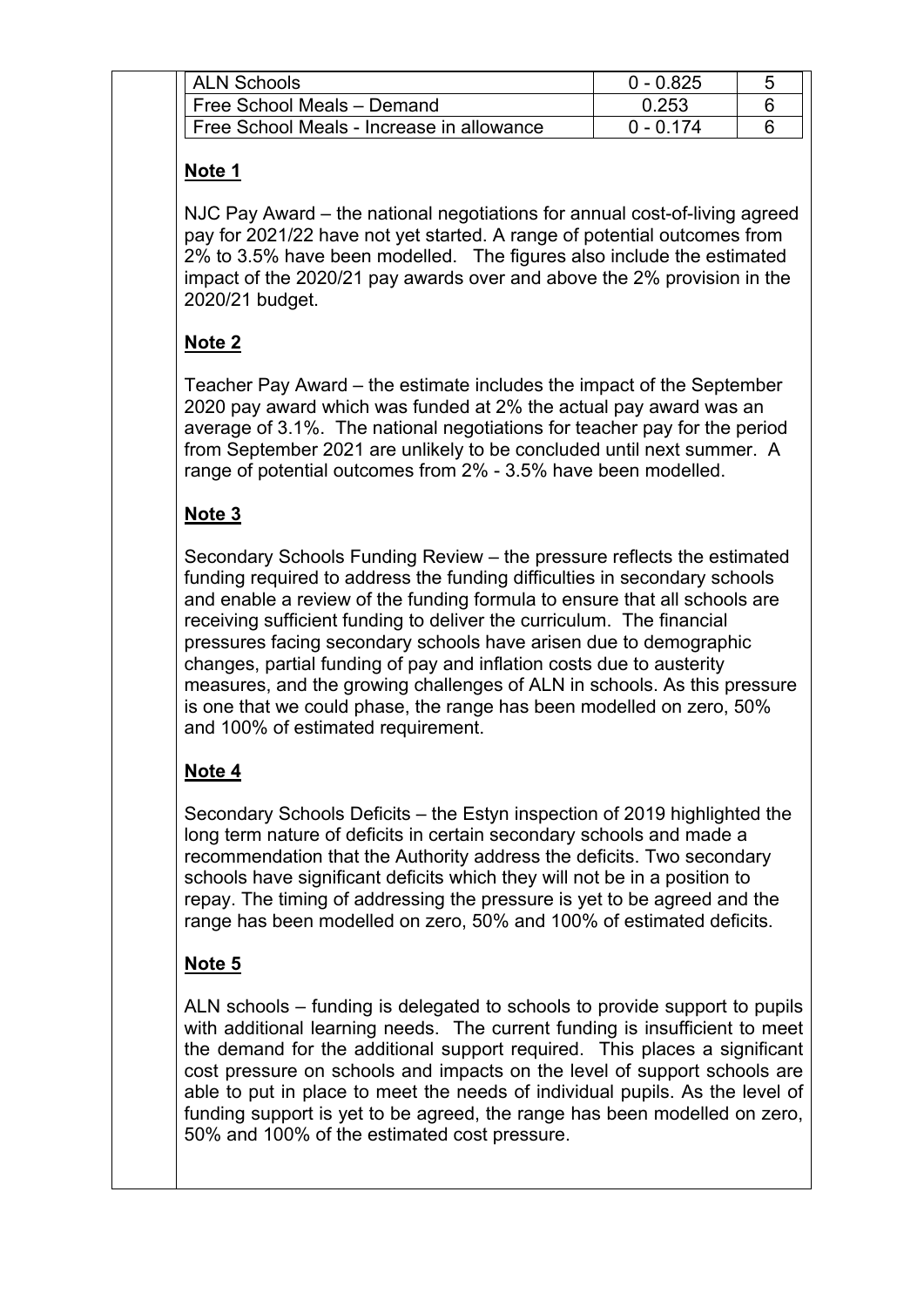|      | Note 6                                                                                                                                                                                                                                                                                                                                                                                                                                                                                                                                                                                                                   |                   |             |          |
|------|--------------------------------------------------------------------------------------------------------------------------------------------------------------------------------------------------------------------------------------------------------------------------------------------------------------------------------------------------------------------------------------------------------------------------------------------------------------------------------------------------------------------------------------------------------------------------------------------------------------------------|-------------------|-------------|----------|
|      | Free School Meals (Poverty) – One of the strategic priorities for the<br>Council is to address childhood poverty. It has been highlighted that the<br>current cost of £2.35 is not enough to provide an adequate amount of<br>sustenance for a secondary school pupil. As this is a choice the range has<br>been modelled on zero increase, £2.75 medium and £3.00 top.<br>Free School Meals (Demand) - since the Covid-19 pandemic there has<br>been a general increase in demand for FSMs and it is estimated that this<br>trend will continue into next financial year placing pressure on the schools<br>FSM budget. |                   |             |          |
| 1.09 | <b>Table 4: Summary of Pressures</b>                                                                                                                                                                                                                                                                                                                                                                                                                                                                                                                                                                                     |                   |             |          |
|      | <b>Portfolio</b>                                                                                                                                                                                                                                                                                                                                                                                                                                                                                                                                                                                                         | Low $(\text{Em})$ | Medium (£m) | Top (£m) |
|      |                                                                                                                                                                                                                                                                                                                                                                                                                                                                                                                                                                                                                          |                   |             |          |
|      | <b>Education &amp; Youth</b><br>Strategic                                                                                                                                                                                                                                                                                                                                                                                                                                                                                                                                                                                | 0.297             | 0.554       | 0.863    |
|      |                                                                                                                                                                                                                                                                                                                                                                                                                                                                                                                                                                                                                          |                   |             |          |
|      | <b>Schools</b><br>Funding<br>National                                                                                                                                                                                                                                                                                                                                                                                                                                                                                                                                                                                    | 3.249             | 3.782       | 4.314    |
|      | Requirement (Pay)                                                                                                                                                                                                                                                                                                                                                                                                                                                                                                                                                                                                        |                   |             |          |
|      | Strategic                                                                                                                                                                                                                                                                                                                                                                                                                                                                                                                                                                                                                | 0.253             | 3.011       | 5.729    |
|      | <b>Total</b>                                                                                                                                                                                                                                                                                                                                                                                                                                                                                                                                                                                                             | 3.799             | 7.347       | 10.906   |
|      |                                                                                                                                                                                                                                                                                                                                                                                                                                                                                                                                                                                                                          |                   |             |          |
| 1.10 | Although not included as a cost pressure at this stage the ongoing risk of<br>increasing costs for Out of County placements is being closely monitored.                                                                                                                                                                                                                                                                                                                                                                                                                                                                  |                   |             |          |
| 1.11 | <b>Strategic Funding Solutions</b>                                                                                                                                                                                                                                                                                                                                                                                                                                                                                                                                                                                       |                   |             |          |
|      | The solutions available to the Council to fund the cost pressures outlined in<br>the report are three-fold:-                                                                                                                                                                                                                                                                                                                                                                                                                                                                                                             |                   |             |          |
|      | Government Funding (Aggregate External Finance)<br><b>Local Taxation and Income</b><br><b>Service Transformation and Efficiencies</b>                                                                                                                                                                                                                                                                                                                                                                                                                                                                                    |                   |             |          |
|      | We can also consider supressing the budget requirement by not making<br>full budget provision for some risks and treating them as 'Open Risks' to be<br>managed in-year.                                                                                                                                                                                                                                                                                                                                                                                                                                                 |                   |             |          |
|      | The funding strategy is highly dependent on sufficient national funding for<br>local government.                                                                                                                                                                                                                                                                                                                                                                                                                                                                                                                         |                   |             |          |
| 1.12 | <b>Budget Timeline</b>                                                                                                                                                                                                                                                                                                                                                                                                                                                                                                                                                                                                   |                   |             |          |
|      | The draft Welsh Government Budget has provisionally been set for 8<br>December 2020 with the Final Budget set for 2 March 2021. However, UK<br>Government has recently announced that they will not be publishing an                                                                                                                                                                                                                                                                                                                                                                                                     |                   |             |          |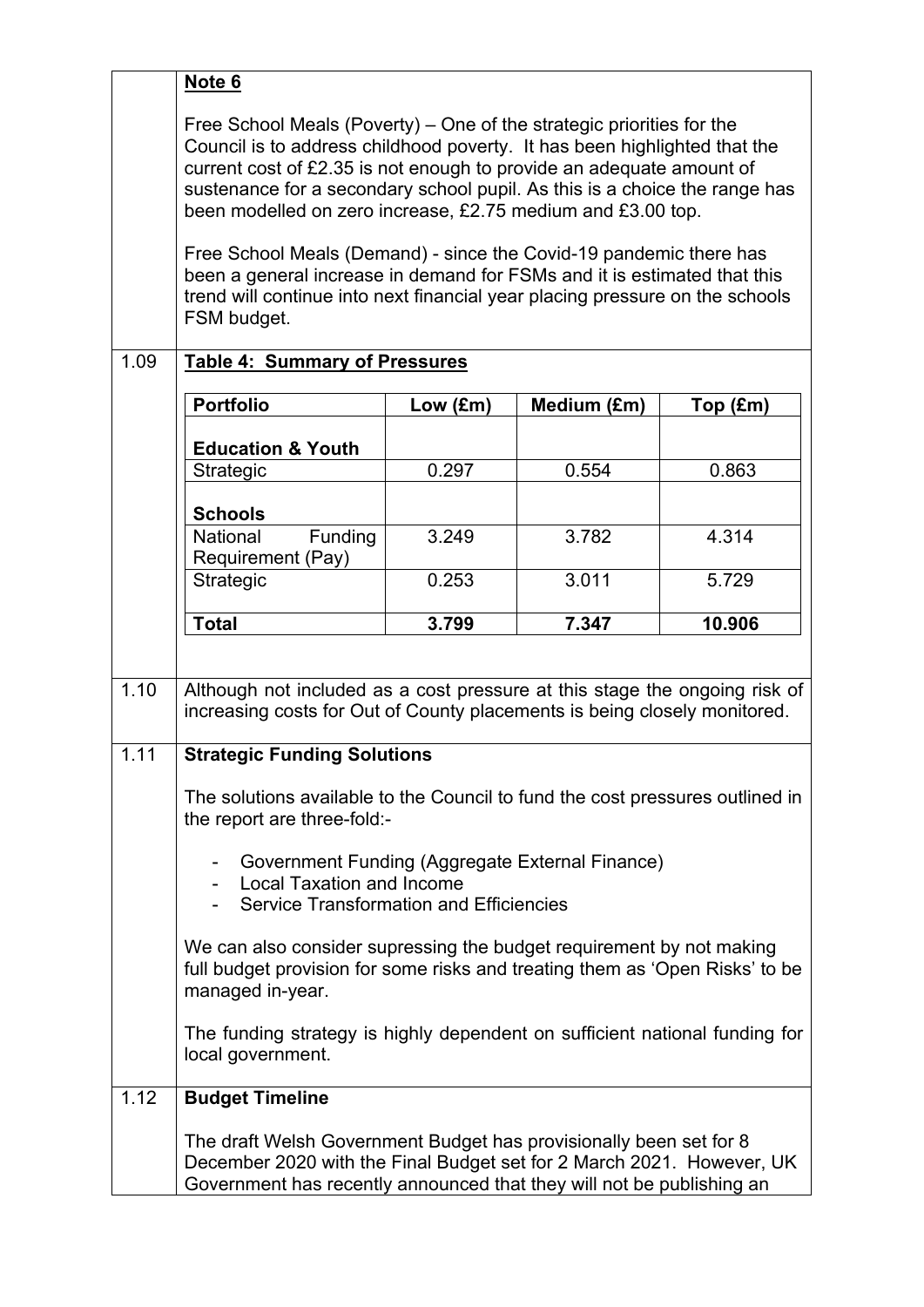autumn budget as planned, so the Welsh Government dates may be subject to change.

An outline of the local budget timeline at this stage is set out in the table below:

# **Table 5: Budget Timeline**

| <b>Date</b>  | <b>Event</b>                            |
|--------------|-----------------------------------------|
| November     | <b>Overview and Scrutiny Committees</b> |
| 8/9 December | WG Draft Budget/Provisional Settlement  |
| 15 December  | Cabinet                                 |
| 19 January   | Cabinet                                 |
| 16 February  | <b>Cabinet and Council</b>              |
| 2/3 March    | <b>WG Final Budget/Settlement</b>       |

| $\vert$ 2.00  | <b>RESOURCE IMPLICATIONS</b> |
|---------------|------------------------------|
| $\sqrt{2.01}$ | As set out in the report.    |

| 3.00               | <b>CONSULTATIONS REQUIRED / CARRIED OUT</b> |
|--------------------|---------------------------------------------|
| $\vert 3.01 \vert$ | As set out in the report.                   |

| 4.00 | <b>RISK MANAGEMENT</b>    |
|------|---------------------------|
| 4.01 | As set out in the report. |

| 5.00 | <b>APPENDICES</b>                                                                                                |
|------|------------------------------------------------------------------------------------------------------------------|
| 5.01 | Appendix 1 - Cabinet Report 20 <sup>th</sup> October 2020 - Medium Term Financial<br>Strategy and Budget 2021/22 |

| 6.00 | LIST OF ACCESSIBLE BACKGROUND DOCUMENTS                                                                                                                                                                                                                |
|------|--------------------------------------------------------------------------------------------------------------------------------------------------------------------------------------------------------------------------------------------------------|
| 6.01 | Cabinet Report 20 <sup>th</sup> October 2020 – Medium Term Financial Strategy and<br><b>Budget 2021/22</b><br><b>Contact Officer:</b> Gary Ferguson, Corporate Finance Manager<br>Telephone: (01352) 702271<br>E-mail: gary.ferguson@flintshire.gov.uk |